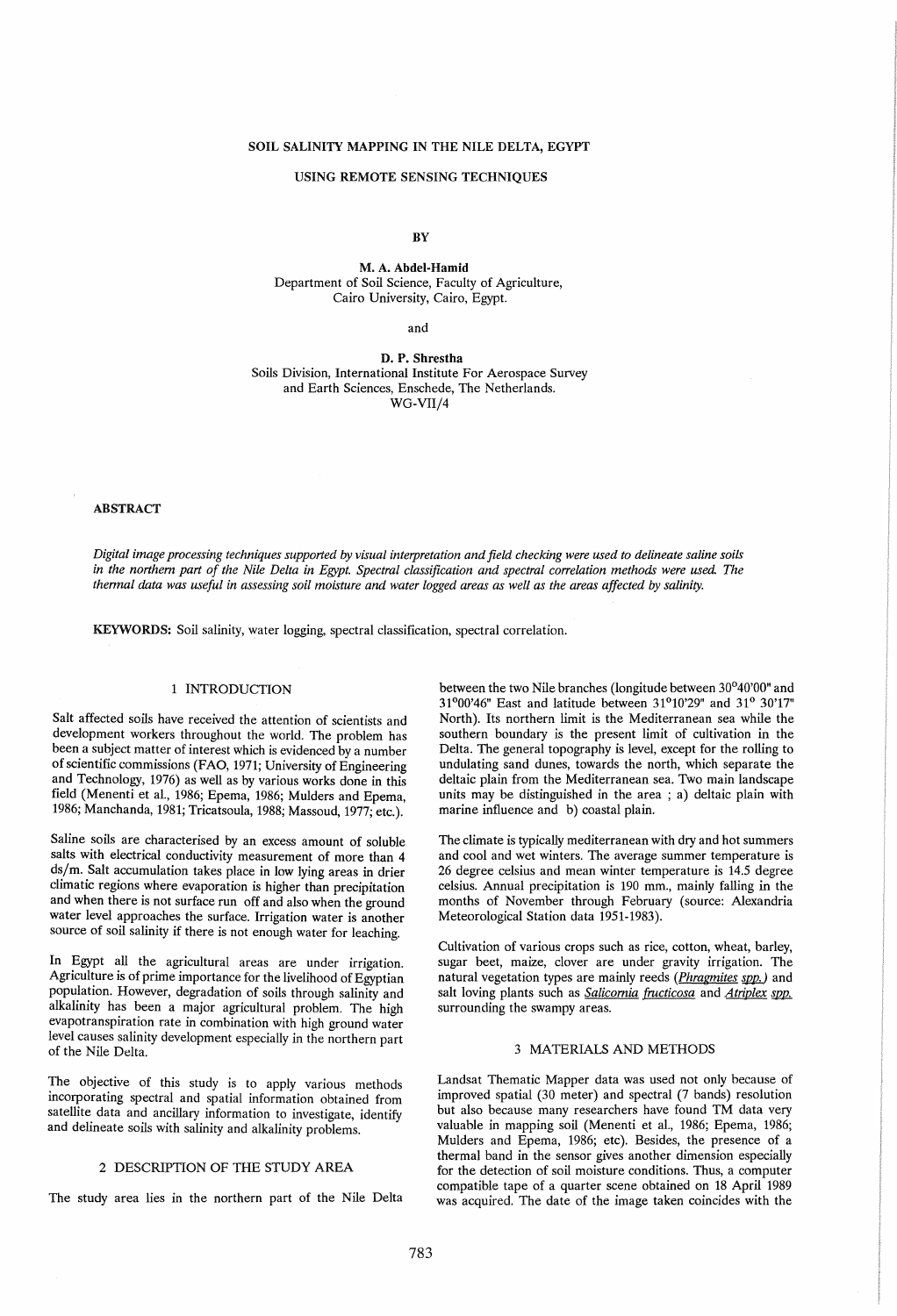#### field work period.

After the regular pre-processing procedures of the data, a false colour composite, at scale 1:100,000, of TM band combinations of 4, 5 and 3 was prepared on which visual interpretation was carried out. False colour composites using other TM band combinations were also used to discern minor features. For processing the data 'The Integrated Land and Watershed Management Information System' (ILWIS), a software package having capability of integrating image processing and geographic information system, was used (see Valenzuela, 1988). Work was carried out on an IBM PC AT compatible with proper hardware requirement for ILWIS (see Gorte et al., 1988).

#### 3.1 Field work

In the field, observations were made on the type of soil, depth to ground water table, evidence of saline features, land use and/or land cover, etc. Some representative soil profiles were also described. Soil samples were collected from various locations under different land use/land cover types. In total 124 soil samples were collected and analyzed at the laboratory of the Department of Soil.Science at the Cairo University. Analyses performed were soil particle size distribution, soil pH, electrical conductivity, organic matter content, soluble cations and anions as well as exchangeable sodium.

In addition, in order to study the spectral reflectance characteristics of various saline soils, measurement of spectral reflectance from soil and vegetation was done by help of'a field spectro-radiometer, Exotech Model 100, having spectral bands compatible to Landsat MSS. Data were entered in a field computer (SHARP PC 1500) using a program called Spectrodata which can draw reflectance curves in addition to storing of data (Shrestha, 1987).

#### 3.2 Spectral classification

Salinity mapping is not an easy task. In many cases salinity cannot be detected directly on an image, especially if the grade is not severe (Shrestha, 1990). There is always problem of mixed pixel because salinity is often scattered in isolated spots. In bare and dry areas however, it is easier but if the area is covered by crops it can not be directly detected. Salinity has then to be inferred from the crop vigour. In the study area two distinct conditions exist; bare land and cultivated area. In order to segregate various degrees of salinity, masking of the area was done to separate: 1) the formerly reclaimed cultivated land, 2) the recently reclaimed land and 3) the coastal plain. Masking procedure was done by using the visual interpretation map. From the field knowledge as well as after checking the soil laboratory analysis data, training samples were taken for different salinity classes. Classification was. then carried out for each area individually using parametric approach which takes into account mean vector and covariance matrix for each training class. Five TM bands (TM2, TM3, TM4, TM5, TM7) were used and the classification algorithm chosen was maximum likelihood which is based on Bayes rule. It links a-priory class probability to a posterior class probability (Mulder and Kostwinder, 1987).

In order to remove some possible noises from the classification result, post classification processing was done by running a majority filter. The obtained results from three areas were finally mosaiced. In doing so, some classes were overlapping and they were combined. Some cases also existed where a certain class had only a low coverage. They were then eliminated.

## 3.3 Spectral correlation

Spectral correlation, also called spectral filters by means of known reference spectra in the analysis of reflectance data (Mulder, 1981) were used in generating a normalised vegetation index (Nieuwenhuis and Shrestha, 1984; Bakx and Mulder, 1989). The transformation is based on known reference samples. In the present study, the method was used to map soil salinity. Two reference samples were used: one with low salinity level and the other with high salinity level. In case of cultivated area one sample consisted of non-saline bare soil and the other sample consisted of pure vegetation. Transformation vector is computed by the sum normalized difference between the reflectance data from the highly saline sample and that of the non-saline sample. The resulting data is simply the inner product of the transformation vector with the pixel spectral vector. Finally a colour lookup table is generated to print the resulting image.

# 4 RESULTS AND DISCUSSION

As we can see from above, both procedures (classification and spectral correlation) resulted into two output images. They were evaluated and combined using the two dimensional table calculation procedure available within ILWIS which works making use of simple conditional and logical statements (IF, THEN, ELSE, AND). The final map was geometrically corrected to fit a topographic base map of scale 1:100,000.

From the topographic map, the infrastructure such as roads, villages and the canal network, etc. was digitized and rasterized. This information was then added to the final map. The resulting image is given in plate 1 and the legend can be found in table 1.

It shows various levels of salinity in the recently reclaimed as well as in the old reclaimed cultivated land. The problem seems to be severe in the recently reclaimed areas where soil conductivity measurement often exceeds 15 ds/m and some cases well above 100 ds/m. The soils are usually deep and fine textured (clay to clay loam). The drainage is often poor with shallow ground water table (ground water table may start already at 50 cm. depth). The pH ranges from 7.5 to 8.5. The laboratory analysis of these soils indicates high amount of exchangeable sodium leading to high exchangeable sodium percentage (often more than 15%) which shows both saline and alkaline conditions.

In the formerly reclaimed areas, though, the condition is not that severe. The soils are deep and fine textured (clay loam to clay) and only slightly affected by salinity (EC  $4-8$  ds/m) with deep ground water table (more than 150 cm.). The pH ranges from 7.9 to 8.5. Some soils are moderately affected by salinity (EC 8- 15 ds/m). Salt free areas also do exist but the coverage is very little  $(<$ 10 per cent). Exchangeable sodium percentage is less than 15, addressing only the salinity problem in the area.

In the coastal areas, the soils are deep and sandy in texture with common fine shell fragments. The pH varies from 7.9 to 8.4 and the electrical conductivity readings vary from 24 to 53 ds/m. The area is poorly drained with ground water table nearly at the surface (50 cm.).

Thermal data was also used for the study. Linear stretching of the data was carried out (see plate 2). The wetter parts including swampy areas are clearly visible. The cultivated areas can also be . separated easily. The warmer areas are surprisingly the areas most affected by salinity.

Results of the field spectral reflectance measurements indicate that the highly saline soils (conductivity reading more than 20 ds/m) reflect high amount of radiation as compared to the soils with low salinity level. The amount of salt crystal formation on the surface of the highly saline soils contributes directly to high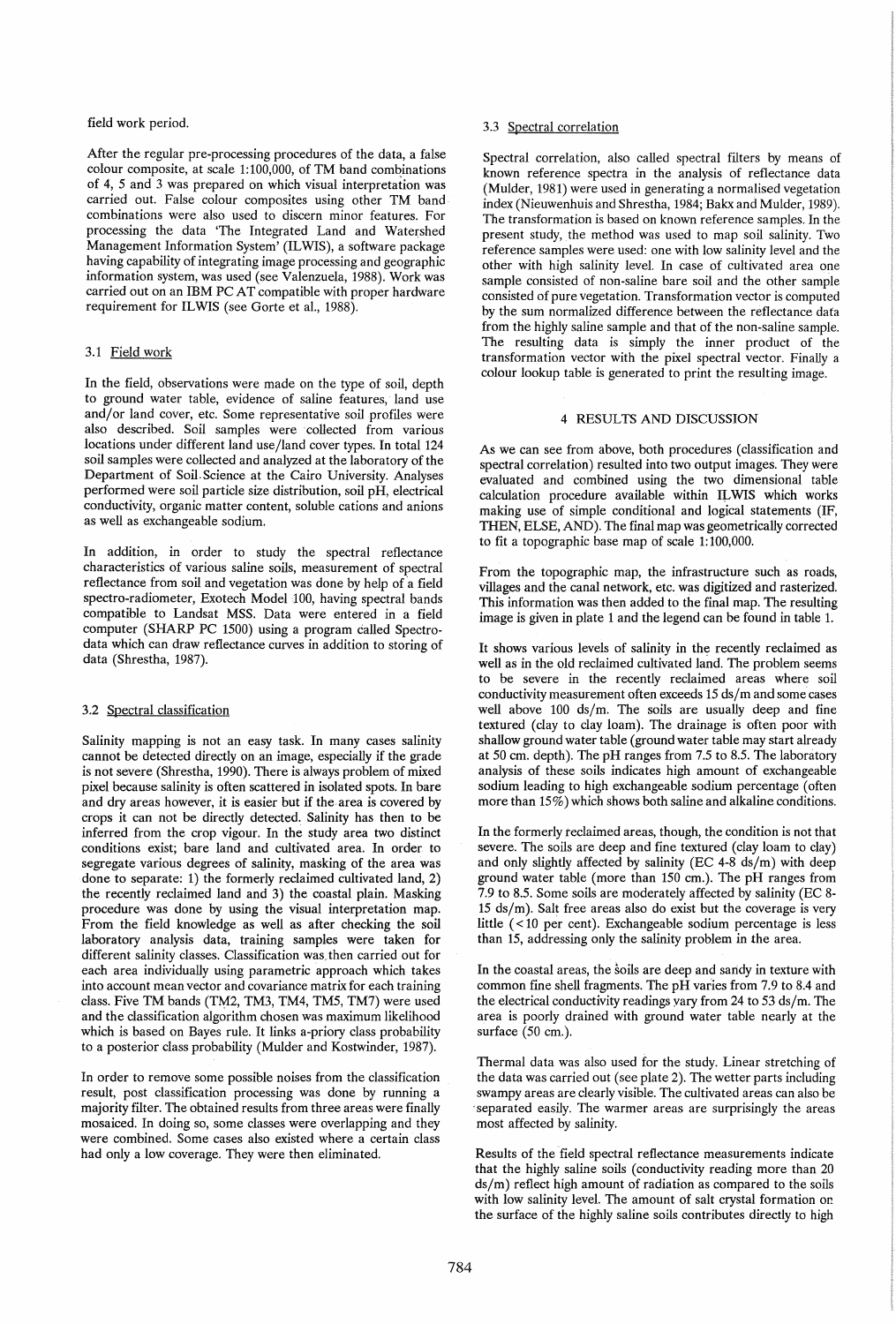surface reflectance. Since the field spectrometer used is compatible to Landsat MSS data, the data obtained by the spectrometer is compared to the data obtained from the comparable TM bands (TM bands 2,3 and 4). Statistical analysis

shows that the spectrometer bands are highly correlated to the corresponding Landsat TM bands with correlation coefficient of  $0.96.$ 



# Plate 1: Soil salinity map

| Landscape | Relief  | Lithology/<br>Origin | Landform                                                | Phase                                          | Mapping<br>unit | Salinity<br>level                                        | Area<br>$\%$ |
|-----------|---------|----------------------|---------------------------------------------------------|------------------------------------------------|-----------------|----------------------------------------------------------|--------------|
| Plain     | Deltaic | Alluvial/<br>Marine  | Association of<br>overflow and<br>decantation<br>basins | Recently<br>reclaimed<br>land                  | D1              | Extr. saline<br>$EC > 150$ ds/m                          | 2.0          |
|           |         |                      |                                                         |                                                | D2              | V.highly saline<br>EC 70-100 ds/m                        | 0.8          |
|           |         |                      |                                                         |                                                | D3              | V.highly saline<br>with puffed surface<br>EC 70-100 ds/m | 2.7          |
|           |         |                      |                                                         |                                                | D4              | Highly saline<br>EC 40-10 ds/m                           | 10.5         |
|           |         |                      |                                                         |                                                | D <sub>5</sub>  | Highly saline<br>EC 16-30 ds/m                           | 8.2          |
|           |         |                      |                                                         |                                                | D6              | Flooded areas                                            | 8.1          |
|           |         |                      |                                                         | 0 <sub>1d</sub><br>reclaimed<br>and cultivated | D7              | Mod.saline<br>EC 8-15 ds/m                               | 8.2          |
|           |         |                      |                                                         | land                                           | Đ8              | Sl.saline<br>EC $4-8$ ds/m                               | 19.1         |
|           |         |                      |                                                         |                                                | D9              | None saline<br>$EC < 4$ ds/m                             | 1.4          |
|           |         |                      | Swampy areas                                            |                                                | <b>D10</b>      |                                                          | 11.6         |
|           | Coastal | Marine               | Swales                                                  |                                                | C1              | Highly saline                                            | 1.6          |
|           |         |                      | Low dunes                                               |                                                | C <sub>2</sub>  | None saline                                              | 1.3          |
|           |         |                      | Lagoon                                                  |                                                | C3              |                                                          | 16.1         |

Table 1: Legend of the soil salinity map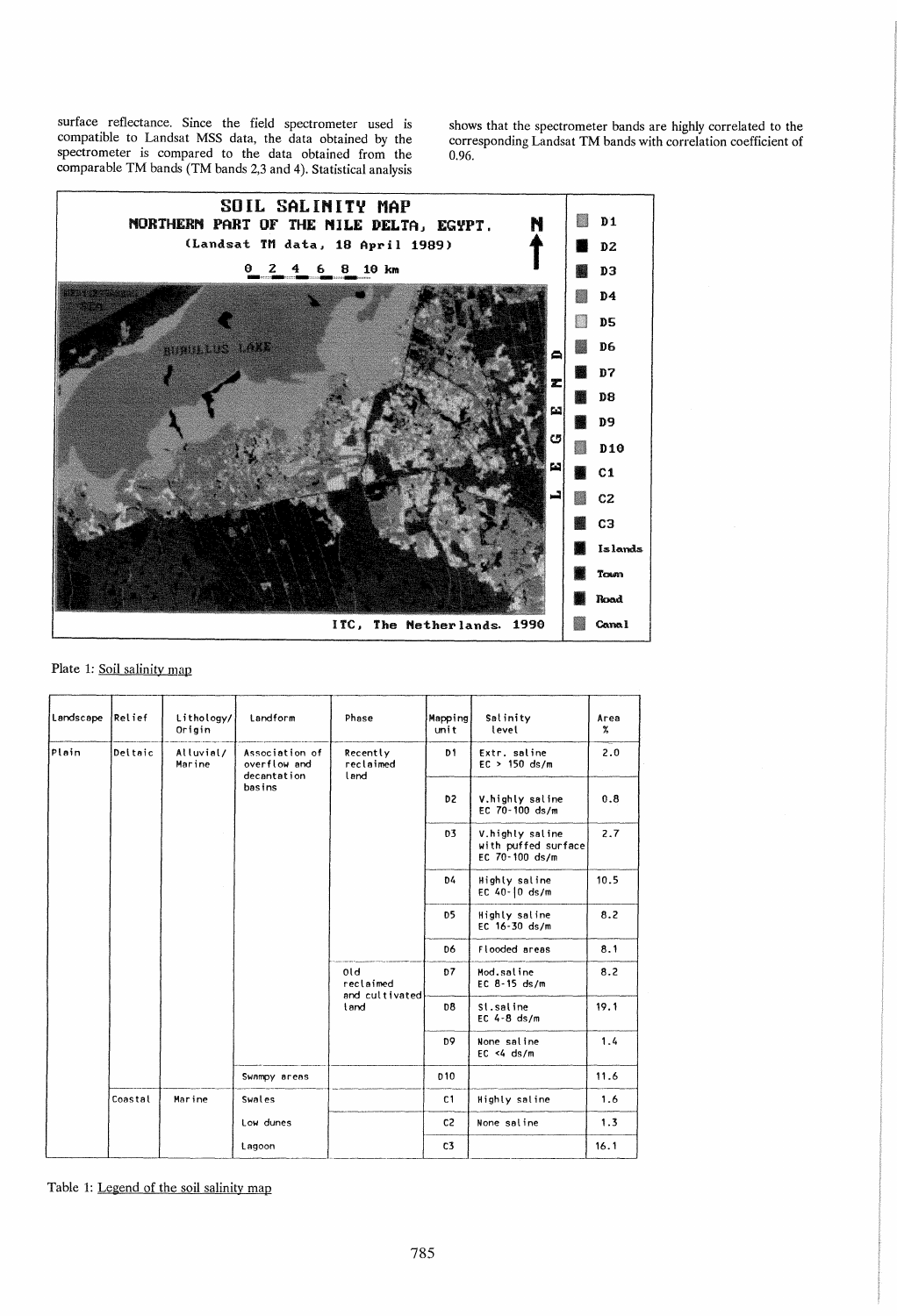

Plate 2: Thermal map

# 5 CONCLUSION

Salinity mapping in the bare areas was found rather easy. But still it may be tricky in case the area is not dry because salt dissolves quickly if the area is wet or flooded. So, selection of image in drier season is an important criteria. In case of the cultivated areas especially when it is irrigated one may not notice salinity problem directly. It may not be visible directly either because it may be obscured by the vegetation cover or the salt gets quickly dissolved in the irrigation water. If the problem is severe however, it shows in the crop growth. For mapping salinity in the irrigated areas context masking may be required to improve the classification.

In the recently reclaimed areas as well as in the coastal plain, high amount of sodium salt indicates the cause of the salinity development mainly due to the encroachment of the sea water from underground.

Although field spectral reflectance measurement indicates mainly two types of curves showing the soil types either highly affected or slightly to moderately affected by salinity, firm conclusion can not be made since field surface reflectance is a function of various parameters including time of the day affecting sun angle variations and soil moisture conditions. Besides, the different salt types may reflect differently in different spectral bands which is a subject in itself for further research.

## 6 REFERENCES

Bakx, J.P.G. and Mulder, N.J., 1989. A normalized vegetation index from Spot XS data, technical report ITC\_IPL TR8713, lTC, Enschede, The Netherlands.

Epema, G.F., 1986.

Processing thematic mapper data for mapping in Tunisia, ITC journal 1986(1): 30-34.

## FAO,1971.

Water Resources and Development Service Salinity Seminar, Baghdad: report of regional seminar on methods of amelioration of saline and waterlogged soils, Baghdad, Iraq, 5-14 December 1970.

Gorte, B., Liem, R. and Wind, J., 1988.

The IL WIS software kernel, The Integrated Land and Watershed Management Information system, ITC publication number 7, pp. 15-22, Enschede, The Netherlands.

Manchanda, M.L., 1981.

Study of Landsat imagery and aerial photos for the evaluation of salt affected soils of north \ -west India, MSc. thesis, Soil Survey Division, ITC, Enschede, The Netherlands.

Massoud, F.I., 1977. The use of satellite imagery in detecting and delineating saltaffected soils. Pedologie Teledetection: AISS-ISSS, Roma.

Menenti, M,A. Lokeers and Vissers, M., 1986.

An application of TM data in Tunisia; Estimation of daily amplitude in near surface soil temperature and discrimination of hyper saline soils, ITC journal 1986(1):35-42, Enschede, The Netherlands.

Mulder, N.J., 1981. Spectral correlation filters and natural colour coding, ITC journal 1981(3):237-252.

Mulder, N.J. and Kostwinder, H.R., 1987. Remote Sensing, Digital image processing, Pattern recognition. ITC lecture notes, lTC, Enschede, The Netherlands.

Mulders, M.A. and Epema, G.F., 1986. The thematic mapper; a new tool for soil mapping in arid areas, ITC journal 1986(1):24-29